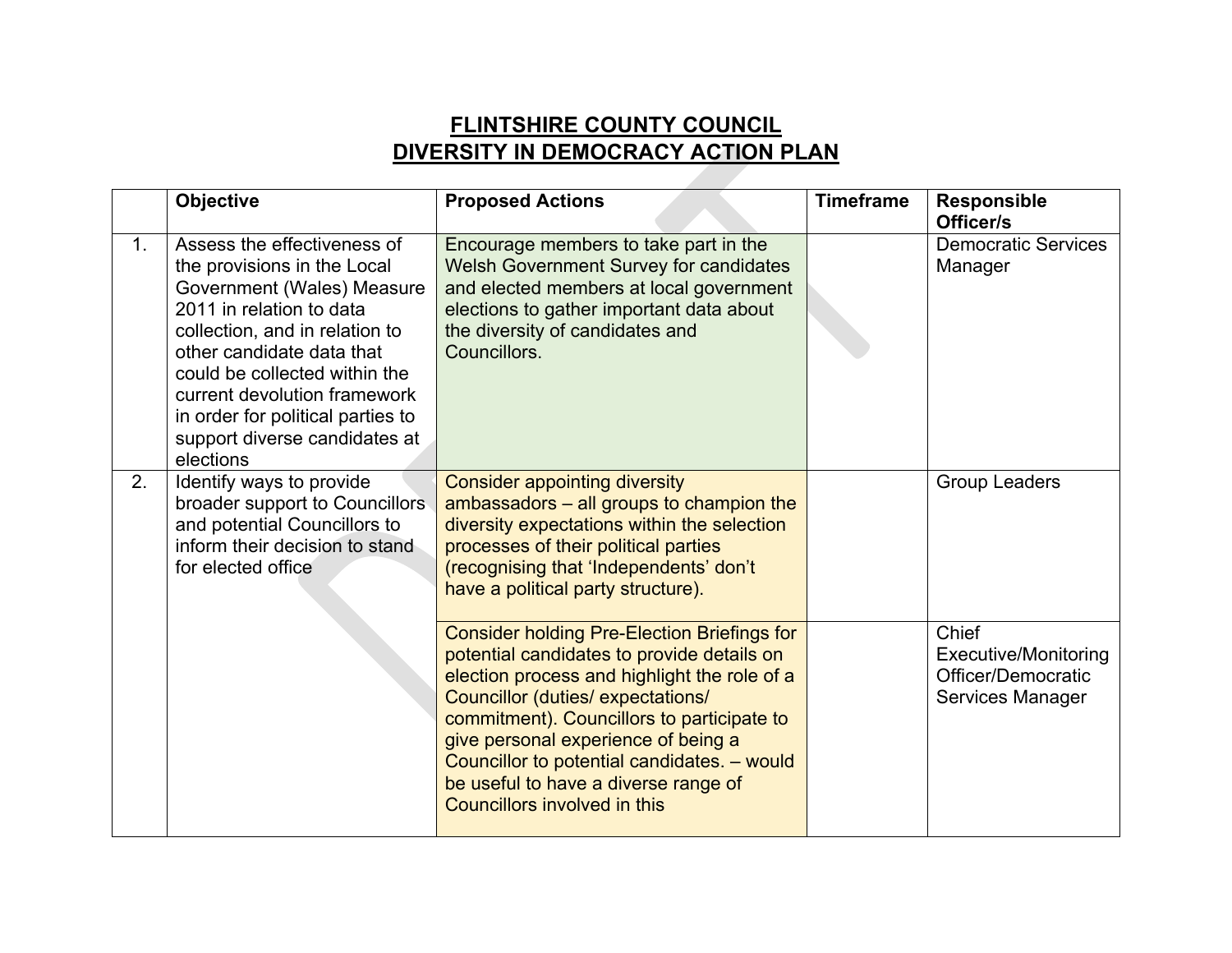|    |                                                                                                            | All candidates to be provided with Welsh<br><b>Government Candidates' and Councillors</b><br>survey when available.                                                                                                                                  |                                                     | <b>Democratic Services</b><br>Manager/Elections<br><b>Team Leader</b> |
|----|------------------------------------------------------------------------------------------------------------|------------------------------------------------------------------------------------------------------------------------------------------------------------------------------------------------------------------------------------------------------|-----------------------------------------------------|-----------------------------------------------------------------------|
| 3. | Improve the safety of<br><b>Councillors and their families</b><br>when undertaking their council<br>duties | Advise Members to undertake health and<br>safety training, lone working training to<br>ensure their safety during elections and<br>when they are elected. Promote the Lone<br>Working Policy and guidance.                                           | <b>Review after</b><br>May 2022<br><b>Elections</b> | <b>Democratic Services</b><br>Manager                                 |
|    |                                                                                                            | All Councillors to receive 'Promoting<br><b>Personal Resilience for Councillors</b><br>Guidance' which includes link to WLGA<br>advice & support and information.                                                                                    |                                                     | <b>Democratic Services</b><br>Manager                                 |
|    |                                                                                                            | <b>Remind all Members that CareFirst</b><br>support is available to all Members                                                                                                                                                                      |                                                     | <b>Democratic Services</b><br>Manager                                 |
|    |                                                                                                            | Social media safety training to be<br>delivered to members through the Member<br>Induction Programme with ongoing<br>refresher courses.                                                                                                              |                                                     | <b>Democratic Services</b><br>Manager                                 |
|    |                                                                                                            | Work with Corporate Health & Safety unit<br>and Community Safety Team to further<br>develop training modules going forward to<br>include Risk Assessment training for Cllrs<br>to help enable them to assess risks and<br>recognise potential danger |                                                     | <b>Democratic Services</b><br>Manager                                 |
|    |                                                                                                            | Register of intimidatory behaviour or<br>communication to be kept by Monitoring<br>Officer.                                                                                                                                                          |                                                     | <b>Monitoring Officer</b>                                             |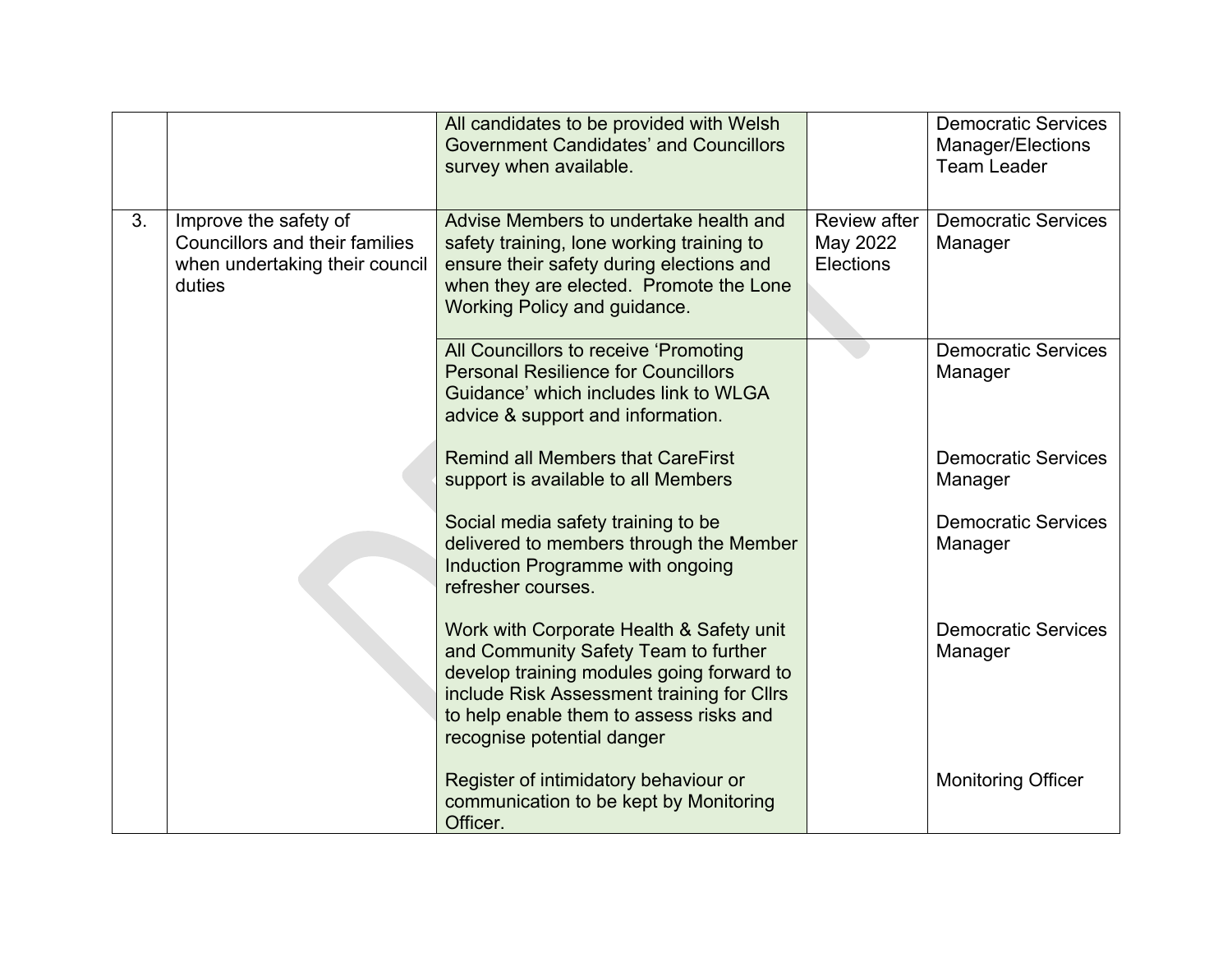| 4. | Increase confidence of<br>Councillors that they are<br>valued, expectations placed<br>on them are fair and that their<br>remuneration levels<br>appropriately reflect the work<br>undertaken.                                            | Have the tools, confidence, skills,<br>knowledge and information to carry out<br>their Ward role effectively;<br>Be equipped with the appropriate<br>technology and digital capability to<br>effectively carry out their community<br>leadership responsibilities;                                                 | <b>Democratic Services</b><br>Manager<br><b>Democratic Services</b><br>Manager                                                    |
|----|------------------------------------------------------------------------------------------------------------------------------------------------------------------------------------------------------------------------------------------|--------------------------------------------------------------------------------------------------------------------------------------------------------------------------------------------------------------------------------------------------------------------------------------------------------------------|-----------------------------------------------------------------------------------------------------------------------------------|
|    |                                                                                                                                                                                                                                          | Be placed at the heart of citizen<br>engagement and equipped with the insight<br>and intelligence to translate this into<br>tangible actions.                                                                                                                                                                      | <b>Democratic Services</b><br>Manager                                                                                             |
| 5. | Maximise opportunities for<br>individuals to work in ways<br>that enable them to achieve a<br>work / life balance which<br>protects their welfare and<br>wellbeing and allows them to<br>manage any caring /<br>dependency relationships | Hybrid meetings to be available from:<br>Autumn 2022, when Council agrees its<br>own policy.<br>All Councillors to be fully aware of Family<br>absence provisions available to them.<br>(This will be carried out during Induction,<br>and through C&DSC on cyclical basis)<br>Encourage members/officers/public & | <b>Democratic Services</b><br>Manager/Team<br><b>Leader Committees</b><br><b>Monitoring Officer</b><br><b>Democratic Services</b> |
|    |                                                                                                                                                                                                                                          | press to attend meetings remotely.                                                                                                                                                                                                                                                                                 | Manager                                                                                                                           |
|    |                                                                                                                                                                                                                                          |                                                                                                                                                                                                                                                                                                                    |                                                                                                                                   |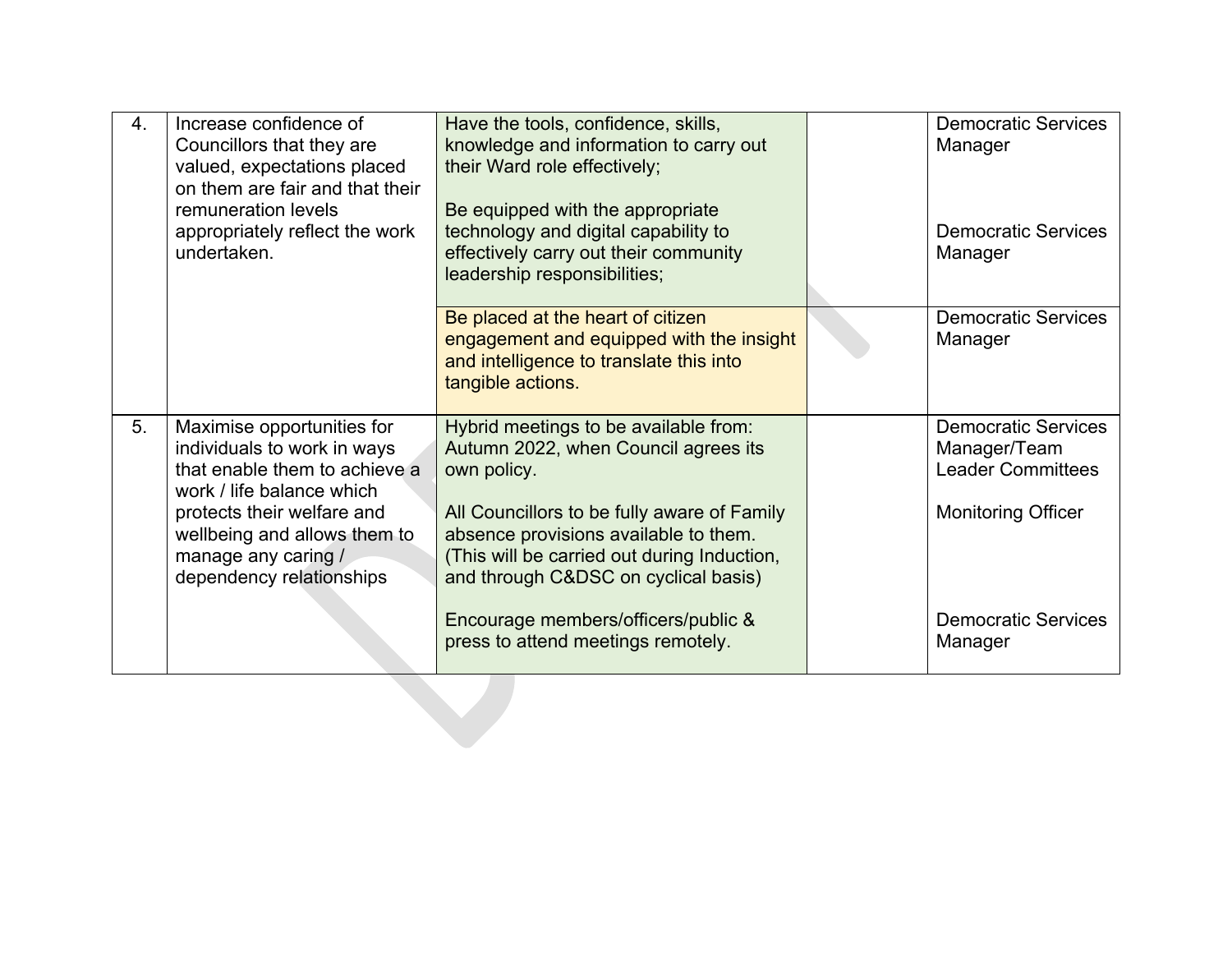|    |                                                                                                                                 | Provide flexibility in Council business by:<br>Undertaking a review of meeting times<br>each year with each committee at the first<br>meeting of each cycle, including the option<br>to stagger meeting times<br>Consider during development of the<br><b>Schedule of Meetings for the Annual</b><br>Meeting to have an August recess and<br>that formal meetings should not be held<br>during school holidays unless there is a<br>clear business need. | Both actions for the<br><b>Democratic Services</b><br>Manager                       |
|----|---------------------------------------------------------------------------------------------------------------------------------|----------------------------------------------------------------------------------------------------------------------------------------------------------------------------------------------------------------------------------------------------------------------------------------------------------------------------------------------------------------------------------------------------------------------------------------------------------|-------------------------------------------------------------------------------------|
| 6. | Greater respect and support<br>for those standing for and<br>securing elected office in<br>Wales.                               | Promote duty on political group leaders to<br>promote high standards of conduct.<br><b>Standards Committee to monitor</b><br>compliance in relation to standards of<br>conduct and provide training.                                                                                                                                                                                                                                                     | Monitoring<br>Officer/Democratic<br>Services Managers/<br><b>Monitoring Officer</b> |
|    |                                                                                                                                 | Support the Welsh Government's plans to<br>introduce an Access to Elected Officer<br>fund to assist disabled people to stand for<br>elected office at the 2022 Local Elections.                                                                                                                                                                                                                                                                          | <b>Democratic Services</b><br>Manager/Elections<br>Team                             |
| 7. | Increase understanding of<br>different tiers of government in<br>Wales, the role each plays in<br>society and how they operate. | <b>Share Welsh Government educational</b><br>resources to accompany the extension of<br>the franchise to 16 & 17 year olds in<br>Wales.                                                                                                                                                                                                                                                                                                                  | <b>Democratic Services</b><br>Manager<br><b>Elections Team</b>                      |
|    |                                                                                                                                 | Consider how to promote WG's<br>Guidance/Materials for 16 and 17 year<br>olds in Wales to include social media.                                                                                                                                                                                                                                                                                                                                          | Communications<br>Team                                                              |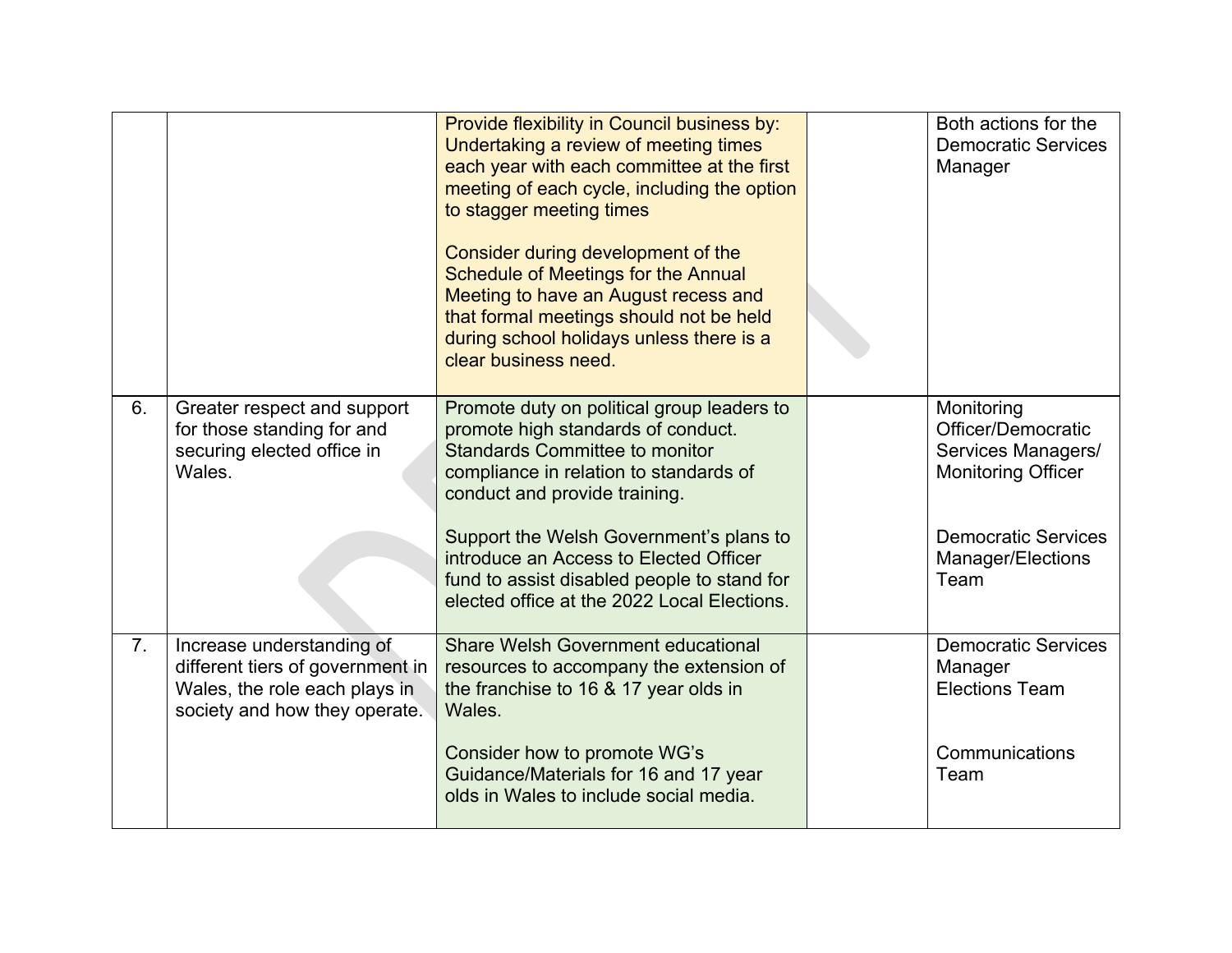|    |                                                                                                                                               | Consider, with Youth service co-operation,<br>to explore other potential opportunities<br>through youth councils/school<br>councils/Head Teachers Forum, career<br>fairs.                   | Communications<br>Team                                      |
|----|-----------------------------------------------------------------------------------------------------------------------------------------------|---------------------------------------------------------------------------------------------------------------------------------------------------------------------------------------------|-------------------------------------------------------------|
| 8. | Comprehensive training and<br>awareness programme<br>available through a variety of<br>routes available for<br>Councillors to support them in | <b>Consider developing a Member</b><br>Development Strategy and action plan to<br>identify areas and development<br>opportunities available for Members.                                    | <b>Democratic Services</b><br>Manager/Monitoring<br>Officer |
|    | their role as Councillors.                                                                                                                    | Review areas of training and development<br>which can be made available online.<br>National e Learning modules to be<br>accessible via the NHS learning@wales<br>website for 2022 elections | <b>Democratic Services</b><br>Manager                       |
|    |                                                                                                                                               | Member Induction Programme in the<br>process of being developed - work with<br><b>WLGA and share good practices across</b><br>Councils.                                                     | <b>Corporate Training</b><br>Manager                        |
|    |                                                                                                                                               | Provide mentoring/shadowing<br>opportunities for newly elected members.                                                                                                                     | <b>Group Leaders</b>                                        |
|    |                                                                                                                                               | <b>Undertake Personal Development</b><br><b>Reviews for Senior Salary Holders and</b><br>offer to non SRA holders.                                                                          | <b>Group Leaders</b>                                        |
|    |                                                                                                                                               | <b>Promote the WLGA's online "Councillors"</b><br>Guide"<br>https://www.wlga.wales/a-guide-for-new-<br><b>Councillors-in-wales</b>                                                          | <b>Democratic Services</b><br>Manager                       |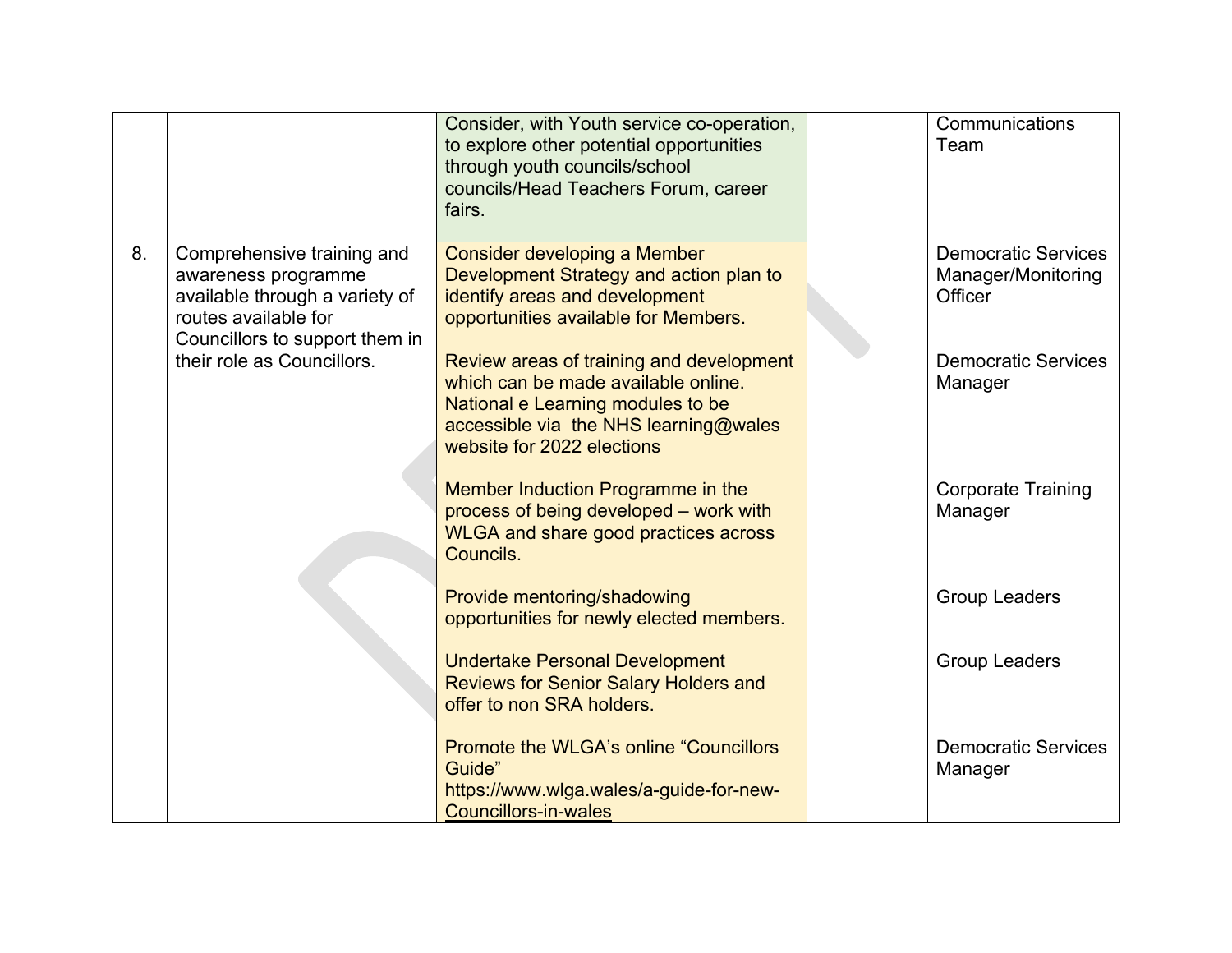| 9. | Increase engagement with the<br>public to:<br>raise awareness of the<br>role and activities of the<br>Council<br>provide clarity about<br>how the public can<br>better inform local<br>decision making<br>build greater<br>community cohesion<br>through a greater<br>presence at community<br>events,<br>creating and building<br>upon community<br>networks. | Consider a 'Becoming a Councillor' web<br>page and promote, including to different<br>communities in Flintshire e.g. Chinese<br>community, Polish community, Asian<br>community, LGBTQ+<br>Explore information on webpage can be<br>made available in different formats such<br>as BSL<br>Consider offering, depending on<br>resources/capacity available, shadowing<br>opportunities to groups who are<br>underrepresented in democracy and for<br>the seldom heard<br>Share link to 'Becoming a Councillor' page<br>with Town & Community Councils and | All actions for the<br><b>Democratic Services</b><br><b>Manager/ Elections</b><br><b>Team Leader</b><br>/Communications<br>Team |
|----|----------------------------------------------------------------------------------------------------------------------------------------------------------------------------------------------------------------------------------------------------------------------------------------------------------------------------------------------------------------|----------------------------------------------------------------------------------------------------------------------------------------------------------------------------------------------------------------------------------------------------------------------------------------------------------------------------------------------------------------------------------------------------------------------------------------------------------------------------------------------------------------------------------------------------------|---------------------------------------------------------------------------------------------------------------------------------|
|    |                                                                                                                                                                                                                                                                                                                                                                | encourage link on their website to be<br>promoted.<br><b>Develop Public Participation Strategy</b><br>Scheme (for compliance with duty under<br>the 2021 Act).<br>Encourage people to participate in<br>decision making and promoting<br>awareness of how to become a Member,<br>what membership entails,<br>promoting/facilitating process. Develop<br>materials to target the seldom heard /<br>underrepresented                                                                                                                                       |                                                                                                                                 |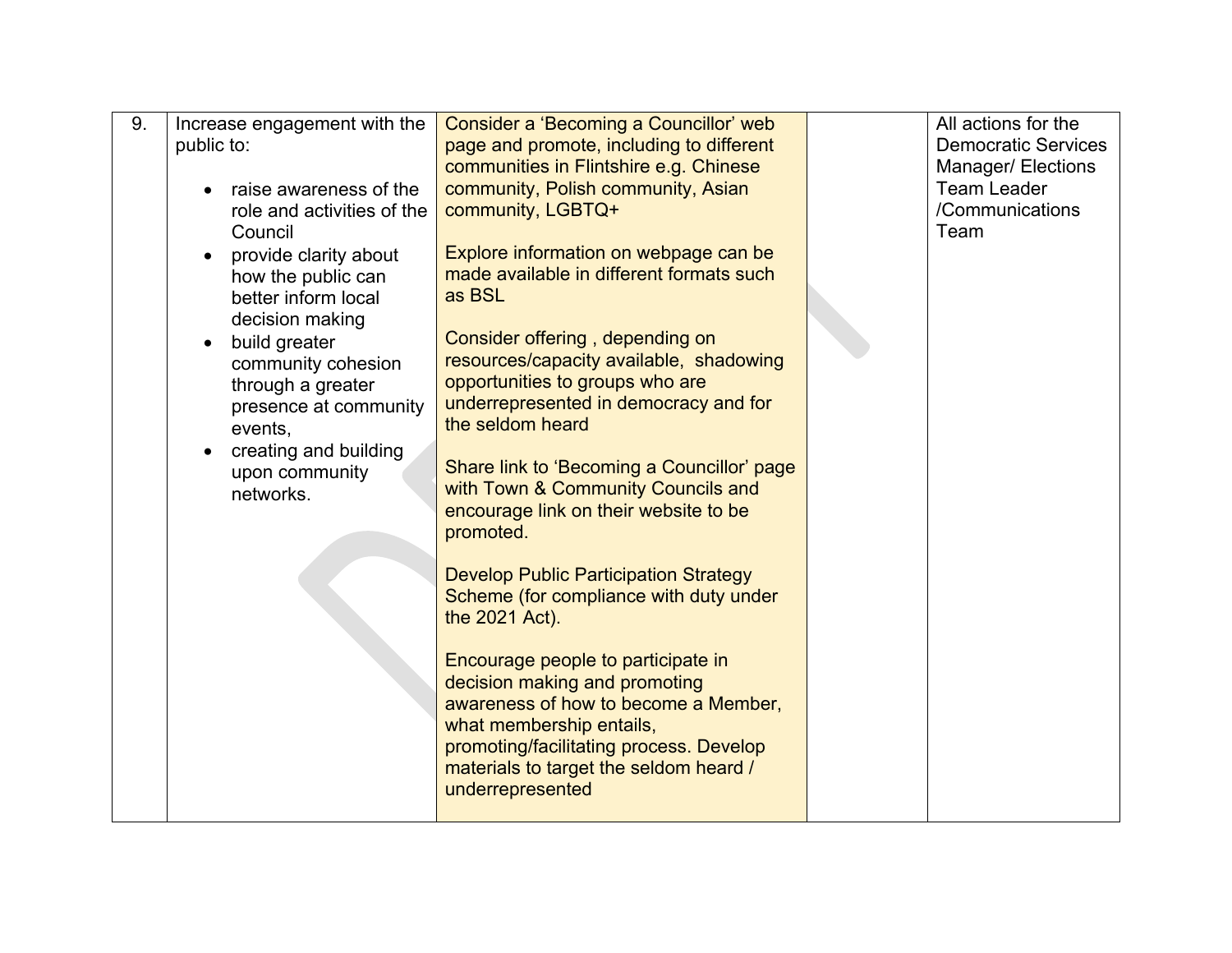| 10. | Increase awareness of the<br>role of Councillors, the<br>contribution they make to<br>society and how to become a | Council website page 'Becoming a<br>Councillor' to be established and<br>promoted.                                                                                                                                                                                                                                                                                                                                                                                                                                 | <b>Team Leaders</b>                                              |
|-----|-------------------------------------------------------------------------------------------------------------------|--------------------------------------------------------------------------------------------------------------------------------------------------------------------------------------------------------------------------------------------------------------------------------------------------------------------------------------------------------------------------------------------------------------------------------------------------------------------------------------------------------------------|------------------------------------------------------------------|
|     | Councillor.                                                                                                       | Consider a Video (available in BSL format<br>as well) to be produced involving current<br>Members highlighting the role of Members<br>including benefits from both member and<br>community perspective, insight into the<br>work, training provided, remuneration<br>package (basic allowance for 2022 is<br>£16,800, IT provision, child care<br>allowance, carers allowance, Local<br><b>Government Pension Scheme,</b><br><b>Broadband allowance etc. Suggest</b><br>appearances from high profile Councillors. | <b>Democratic Services</b><br>Manager/<br>Communications<br>Team |
|     |                                                                                                                   | Use key days/weeks/months to highlight<br>the work of Councillors such as<br>International Women's Day, and profile the<br>work/roles/experiences of 1 female<br>councillor from each group plus newly<br>elected Councillors.                                                                                                                                                                                                                                                                                     | <b>Democratic Services</b><br>Manager/<br>Communications<br>Team |
| 11. | Increase opportunities for<br>women to play a full role in<br>supporting and representing<br>their communities.   | <b>Welsh Government introduced family</b><br>absence for Councillors in principal<br>authorities to enable individuals to balance<br>the important roles they play in society<br>with their responsibilities as parents. FCC<br>have made family absence provisions<br>available to all Councillors.                                                                                                                                                                                                               | All actions for<br><b>Democratic Services</b><br>Manager         |